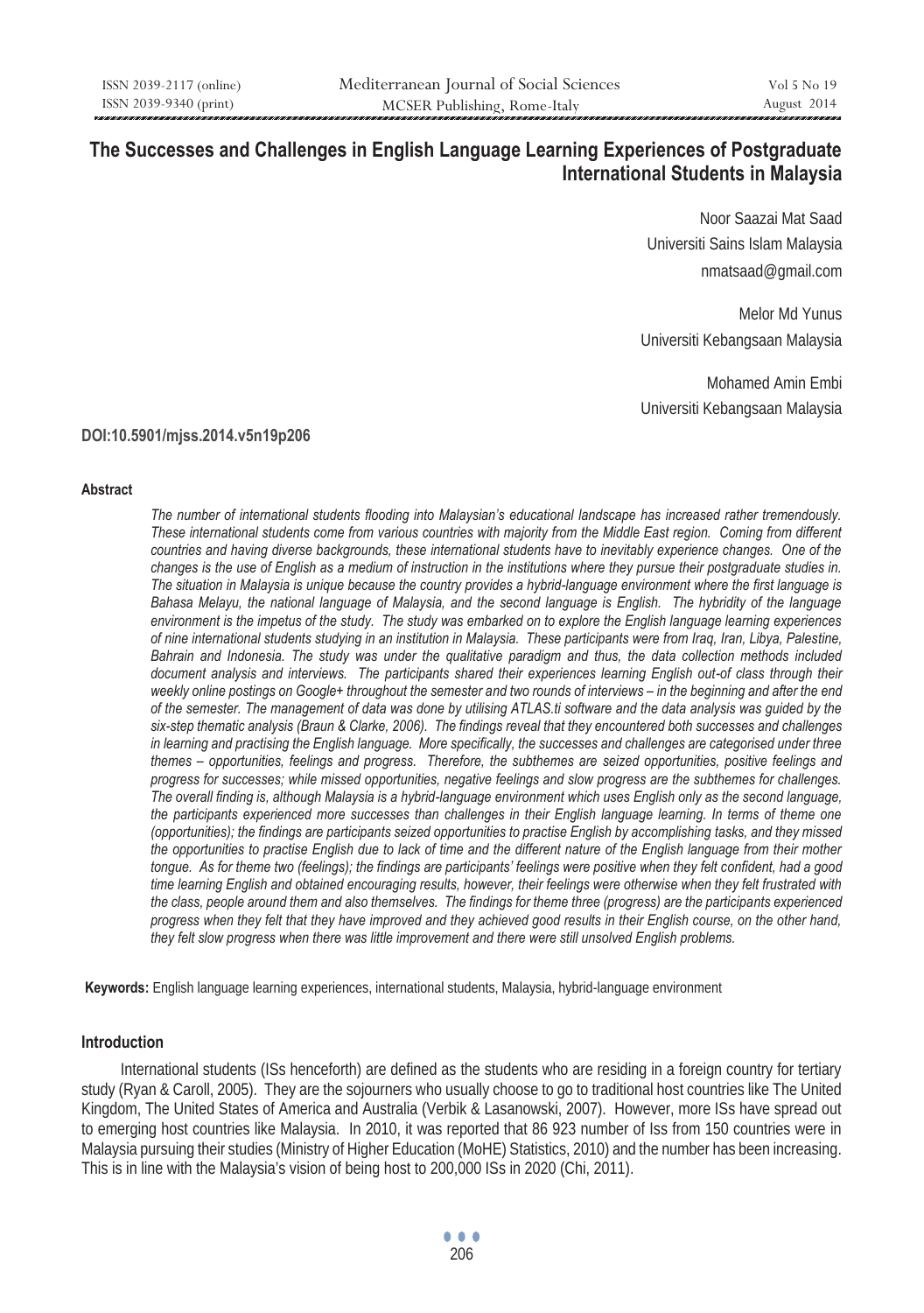| ISSN 2039-2117 (online) | Mediterranean Journal of Social Sciences | Vol 5 No 19 |
|-------------------------|------------------------------------------|-------------|
| ISSN 2039-9340 (print)  | MCSER Publishing, Rome-Italy             | August 2014 |

 Coming from a foreign land, ISs bring in their culture, language, perception of life and many more which might be different or even contradict with what the host country has to offer. Thus, change is inevitable for them. Berry et al. (1987) list five general aspects of changes that sojourners might face: physical changes like a new place to live; cultural changes; different sets of social relationships; biological changes like new nutritional status and changes in one's psychology, behaviour and mental health status. For some sojourners, these would be too much to handle as seen in studies done by Andrade (2006), Sawir (2005), Novera (2004), and Guilfoyle and Harryba (2009). Andrade (2006) talks about adjustment of sojourners in Canada but shares the same sentiment with Sawir's (2006) study which was conducted in Australia. Both sets of participants in the studies complain about English usage. Novera (2006) points out how Indonesians and Moslems have difficulty to perform their five times prayer in Australia just due to the inexistence of suitable ablution place. Participants in Guilfoyle and Harryba (2009) are from Seychelles and they reveal about their interactions with the lecturers in a western university. From the studies highlighted, it depicts that ISs experience different issues of incompatibility between what they are used to and with what they have, and have to do in the new place.

 As pointed out, ISs in English-speaking countries like Canada and Australia face English language problems and this situation is also similar in Malaysia. Although Malaysia is not an English-speaking country; it is unique in terms of its language as it provides a hybrid-language environment where the main language is Malay, while the second language is English. Extant literature on ISs in Malaysia has shed light on the issue of English language problems among ISs. Studies by Manjula and Slethaug (2011), Zuria et al. (2010), Khairi and Rechards (2010,) and Mousavi and Kashefian-Naeeni (2011) have proven that. Among the eight challenges listed, respondents in Manjula and Slethaug's (2011) study have chosen English language as challenge number two. Moreover, Zuria and her colleagues (2010) have gathered complaints from their participants concerning English in Malaysia. They said that Malaysians spoke English with a Malay accent and there seemed to be a lack of English usage on signage and documents. In addition, Khairi and Rechards (2010) administered a questionnaire to Arab ISs in five universities in Malaysia and one of the findings reveals that English language class has been poorly conducted. In line with that, the participants in Mousavi and Kashefian-Naeeni's (2011) study specify that they have problem in doing academic writing as they have difficulties to express their own voices and concepts when they write in English.

 All the abovementioned studies reported having only one round of data collection. In other words, there was no prolonged engagement with the respondents or participants involved. Manjula and Slethaug (2011) and Khairi and Rechards (2010) distributed questionnaires; while Zuria and her colleagues (2011) conducted one round of focus-group interview with several groups, and Mousavi and Kashefian-Naeeni (2011) had one round of interview with their ten participants individually. This study, however, is underpinned by the notion of prolonged engagement. The researchers followed nine participants for a semester to really understand the experiences that they underwent in learning English in Malaysia.

### **The Study**

### **Research Question**

 The purpose of this study was to explicate the international students' (ISs) experiences of English language learning in Malaysia. Thus one research question was generated – What are the successes and challenges in English language learning experienced by ISs in Malaysia? This research question became a guide in designing the study.

### **Methods**

 The research question posted is explorative in nature. Hence, the design of this study was viewed through the qualitative lens. Two methods were employed to find answer to the research question – document analysis and interview. The document analysis was made up of the participants' online postings on Google+ as their weekly reflections on their English language learning. The data from online postings were triangulated with the data from the two rounds of interviews done with the students. The first interview was at the beginning of the semester while the second interview was after the semester was over.

## **Participants**

They were nine participants involved in this study. All of them were pursuing their postgraduate studies in an institution in Malaysia. Four were doing their doctorate studies while five were undergoing their master's courses. Six were majoring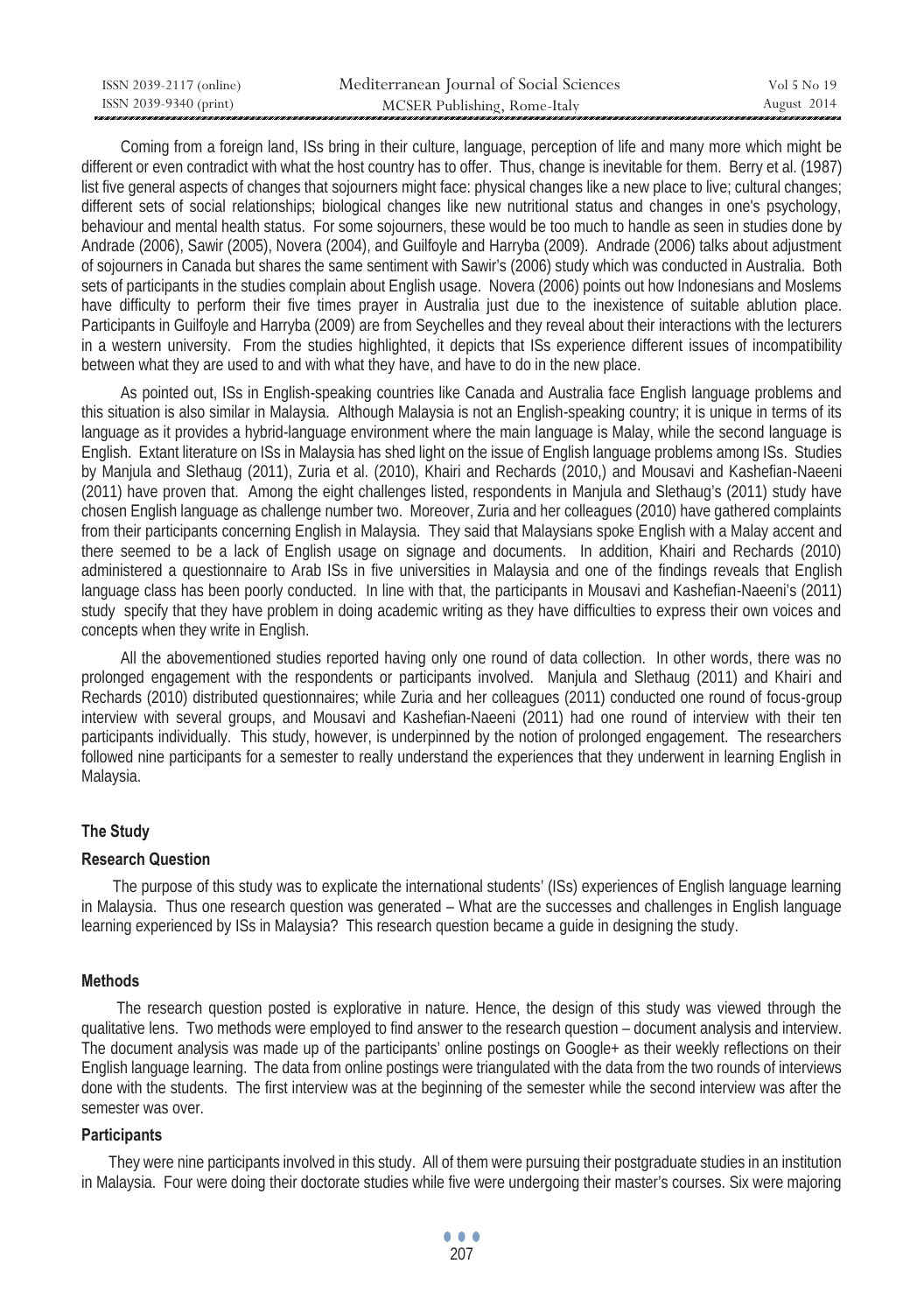| ISSN 2039-2117 (online) | Mediterranean Journal of Social Sciences | Vol 5 No 19 |
|-------------------------|------------------------------------------|-------------|
| ISSN 2039-9340 (print)  | MCSER Publishing, Rome-Italy             | August 2014 |

in sciences and three were doing social sciences. At the time of the study, all of them were undergoing an English language proficiency course at the institution. They came from Iraq (3), Iran (1), Palestine (1), Algeria (1), Bahrain (1), Libya (1) and Indonesia (1). Six were males whereas three were females. Their ages ranged from 22 to 39 years old. Four were married while five were single. Two were staying on campus while the rest were living off campus.

## **Data analysis**

The data were managed by using ATLAS.ti software. The themes, subthemes and sub subthemes emerged from the data through a six-step thematic analysis as suggested by Braun and Clarke (2006).

### **Procedure of data collection**

The nine participants were recruited through purposive sampling in the beginning of the semester. They started posting their weekly reflections on their English language learning experiences on Google+. More detailed explanation on the procedure of utilising Google+ was reported elsewhere (in Noor Saazai et al., 2014). Then they were invited for the first round of the interview. After the semester was over, they were invited for the second round of the interview. Both interviews were focusing on getting in depth information based on the reflections they shared online on Google+.

### **Results**

 This section begins with the definition on success and challenge as the keywords in the research question. It is then followed by the output from ATLAS.ti which reveals the three themes. Each theme is to be deliberated with data extracts from the online postings and two rounds of the interviews. An example is; "practise, practise" (Faizah Indonesia, int 1). The information in the parantheses refers to the participant (pseudonym), the country of origin, and the source of the data extract. 'int\_1' refers to interview round one, whereas 'op\_ref' refers to the reflections on online postings. Further, the data extract is verbatim and authentic, thus, it might contain errors. Some corrections were made and words were added to ease comprehension. The amended and added words are found in [...].

 Successes and challenges were experienced by the participants in the learning environment. A success can be defined as any specific or general incident reported by participants concerning their positive development in their English language learning experiences (ELLEs) in Malaysia. This includes good results, positive feelings, and ability to accomplish tasks related to English usage. On the other hand, a challenge is a specific or general problem/hardship reported by participants in their ELLEs in Malaysia. This includes complaints about the lack of time due to busy schedule and also about problems in communication. Figure 1 displays the three main themes for the stipulated research question..





 Figure 1 is a network view which is an output from ATLAS.ti. It shows that the three main themes are related to opportunities, feelings and progress. Each theme addresses two sides of the coin – successes and challenges. Numerically, it can be seen from figure 1 that there are more challenges than successes. However, there are actually many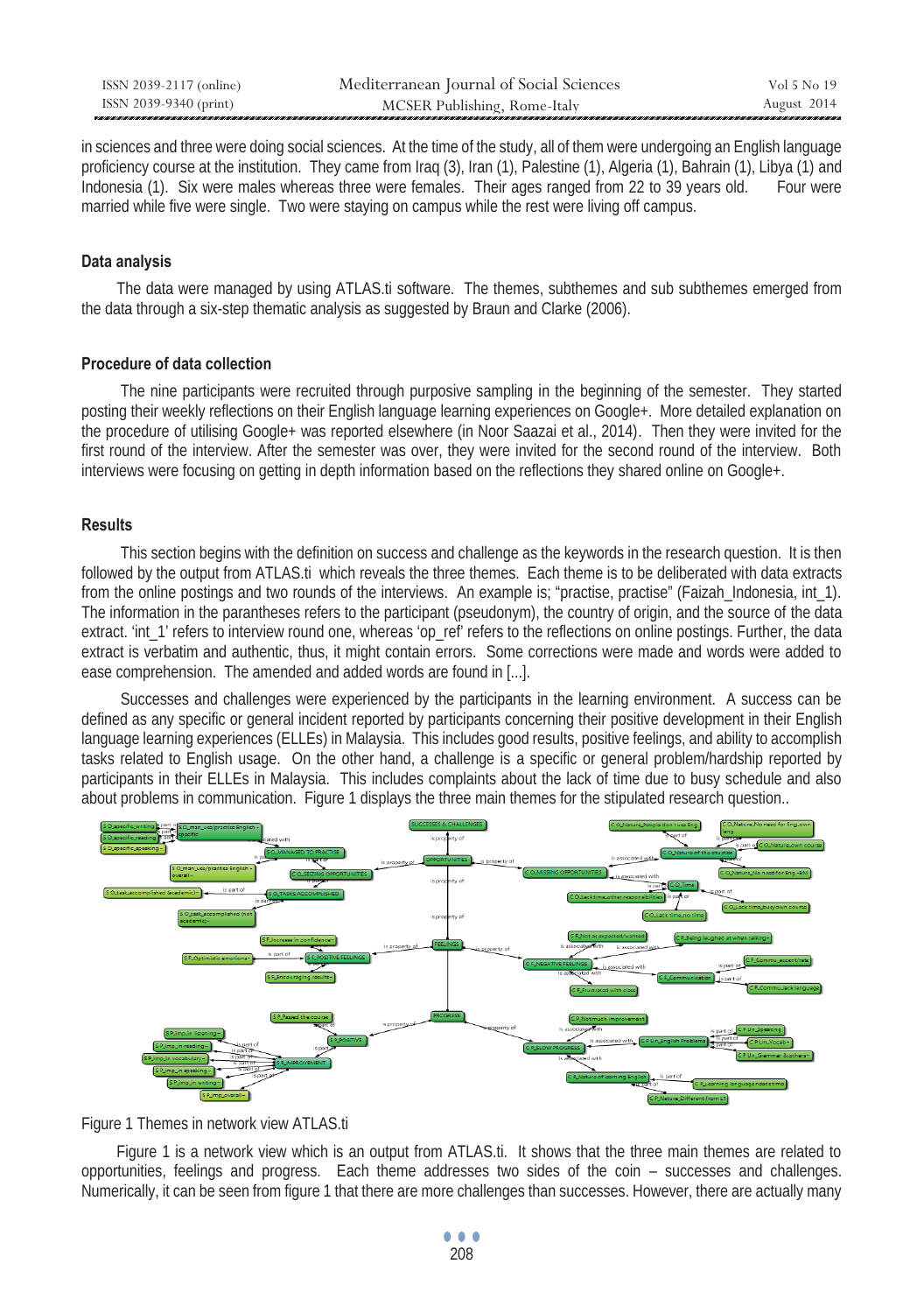| ISSN 2039-2117 (online) | Mediterranean Journal of Social Sciences | Vol 5 No 19 |
|-------------------------|------------------------------------------|-------------|
| ISSN 2039-9340 (print)  | MCSER Publishing, Rome-Italy             | August 2014 |

variations of challenges. Counting the number of reported cases (based on the number of data extracts) for both successes and challenges, the former has 179 cases while the latter has 130 cases. Hence, it can be said that the participants experienced more successes than challenges in their English langauge learning in Malaysia.

## **Theme 1 - Opportunities**



 The successes were felt by the participants when they were able to seize the opportunities to practise using English and accomplish a task (academic or non-academic). The reported opportunities were to practise English overall (general) and specific (speaking, writing and reading). On the other hand, they felt that they faced challenges when they missed the opportunities to practise using English. Their challenges were related to time and also to the nature of the situation. The subtheme of seizing opportunities is discussed first.

# **Success – Seizing opportunities**



Participants associated practising and using English as evidence of success. Thus, they seized the opportunities to practise using English; either overall or skill-based, and to accomplish a task; either academic or non-academic. In seizing the opportunities, Nabil reported on having an overall practice of "us[ing] language in the markets and street and trying developed through follow the news and watch movies" (Nabil, int\_2). However, he relayed a more specific activity in his first interview about writing messages "sometimes every day I send message in English" (Nabil, int\_1). Besides feeling successful in practising writing, there were other skills like reading and speaking that had been reported by Mohsin and Faizal. Mohsin announced that he had started reading news in English. He wrote "I start reading [E]nglish news...  $\odot$ " (Mohsin, op\_ref). In addition, Faizal practised his speaking when he assisted someone to find his/her way. He reported:

## *He ask [I do not know the way how I go out from the university] so I help him and show him the road and make the driver of bus help him. So I think I'm better in English week after week. (Faizal, op\_ref)*

Another aspect that stirs the feeling of success in the ELLEs among the participants is when they were able to accomplish a task – be it academic or non-academic. For the former, Shamsulwahab talked about his experience in doing presentation in English for his research methodology class. It is seen in the exchanges below:

End of research methodology. Each student from each department do the presentation about his or them err...research proposal. What you do in your research. At the end of this research methodology. Therefore, there are 2 or 3 from … staff department, professors and any student, each student and come

## **Using powerpoint**

Yeah. And give what you research. What you do in your research.

## **You presented in English?**

Yeah. What is the idea in your research. Then the student start to explain his or her research. (Shamsulwahab, int\_2).

As for the examples of the non-academic accomplishment, Nabil relayed his encounters in handling his problem with the bank and making a report about a stolen laptop at the police station and that he proudly declared that he "explained to them the situation and what happened and, of course, we are speaking in English" (Nabil, op\_ref).

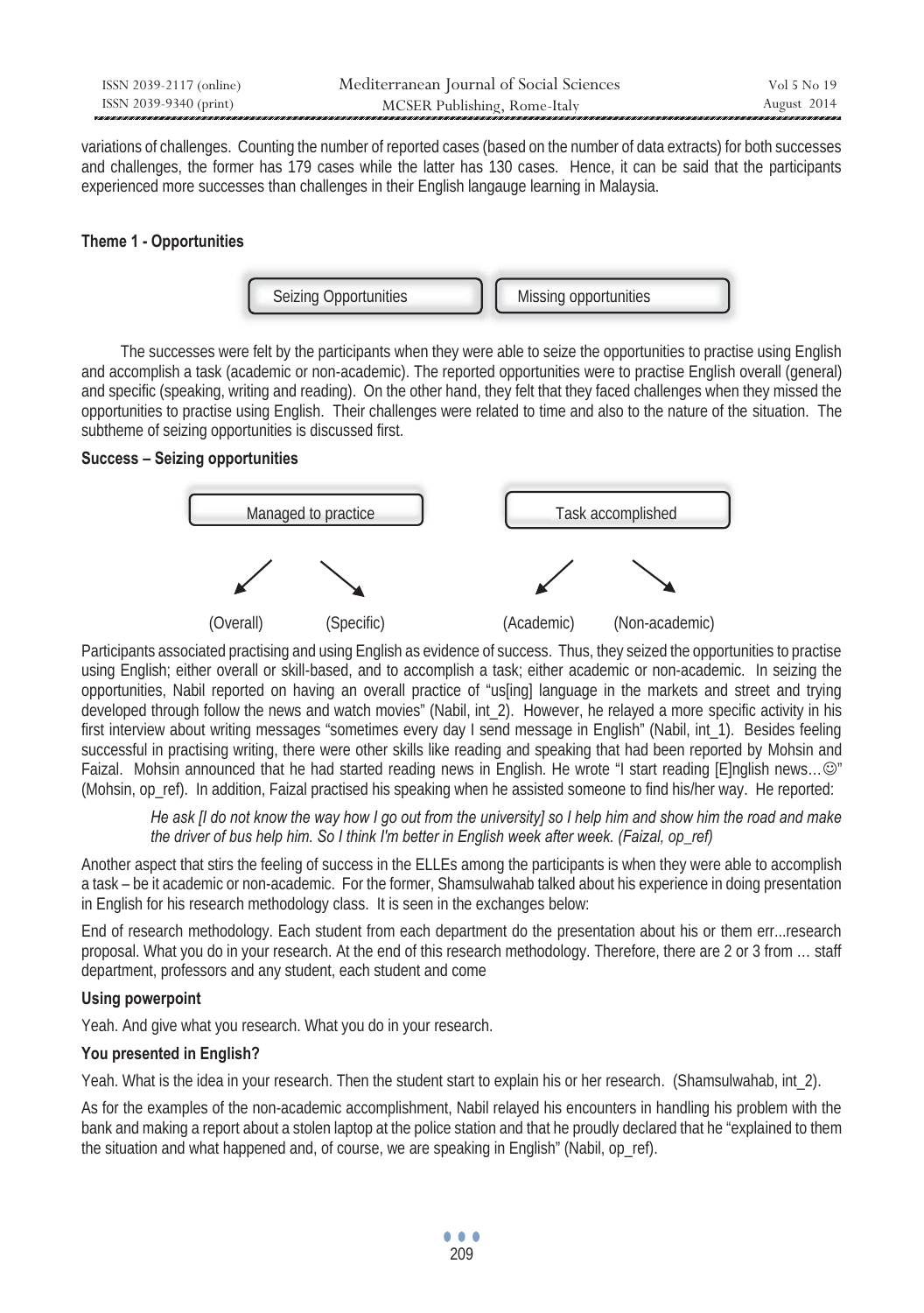| ISSN 2039-2117 (online) | Mediterranean Journal of Social Sciences | Vol 5 No 19 |
|-------------------------|------------------------------------------|-------------|
| ISSN 2039-9340 (print)  | MCSER Publishing, Rome-Italy             | August 2014 |

To sum up, they reported seizing the opportunities to practise English overall or in general and specific - according to the macro skills of speaking, writing and reading. Furthermore, they also took the opportunities to accomplish tasks, both academic and non-academic.

### **Challenges – Missing opportunities**



On the other hand, they felt that they faced challenges when they missed the opportunities to practise using English. Their challenges were related to time (no time and busy with own course and other responsibilities) and due to the nature of the situation in terms of language usage, their own issues, and also connected to their main focus which was on their own course.

Time is seen insufficient due to three aspects. Firstly, the participants were attending courses at the faculty and their ongoing research. They became too occupied with their own course to even take the opportunity to learn English when the opportunity presented itself. Faizah had a friend who could teach her writing but "because he study, I study – have busy schedule" thus, she only managed to learn writing "just one time…but after that no more" (Faizah, int\_1).

Secondly, the participants complained of not having time to do activities they knew would benefit their language learning like talking and practising English with people (Imran, int\_2, Shamsulwahab, int\_2), using the dictionary (Fatinmalik, int\_2), writing online (Fairus, int\_1), and even going out to watch a movie (Fatinmalik, int\_1;Fairus, int\_1). Fairus expressed this complaint very aptly:

I think better movies to learn than by news because they don't speak very fast.

## **Have you tried watching movies and learning English at the same time?**

Yes. I have tried. But now I don't have time. (Fairus, int\_1)

The third point in relation to the lack of time is due to other responsibilities that they had. These participants are adults and their sole focus at the time of the study was not just studying. Basri was an Arabic teacher who worked "from 8.30 to 4" (Basri, int\_2) at an international school, whereas the married female participants were occupied with their duties as mothers, especially Fatinmalik whose four children had tests or exams. She uttered, "…so I must learn [teach] them" (Fatinmalik, int\_2).

Participants admitted missing the opportunities to use English because of the nature of the situations they were in. The first is concerning language. There were times when there was no need for the use of English as illustrated by the three extracts below:

# Extract 1**:Ok. When you talk to her you speak Arabic or English?**

No we speak Arabic because faster…(laughs)…to understand. (Fairus, int\_1)

Extract 2:Small shop

# **Is it like a grocery**

Small. Everyone is Indonesian…so it is Malay. (Basri, int\_1)

# Extract 3:**You don't talk?**

No. The one time I talked to them, they don't know English

**Who?**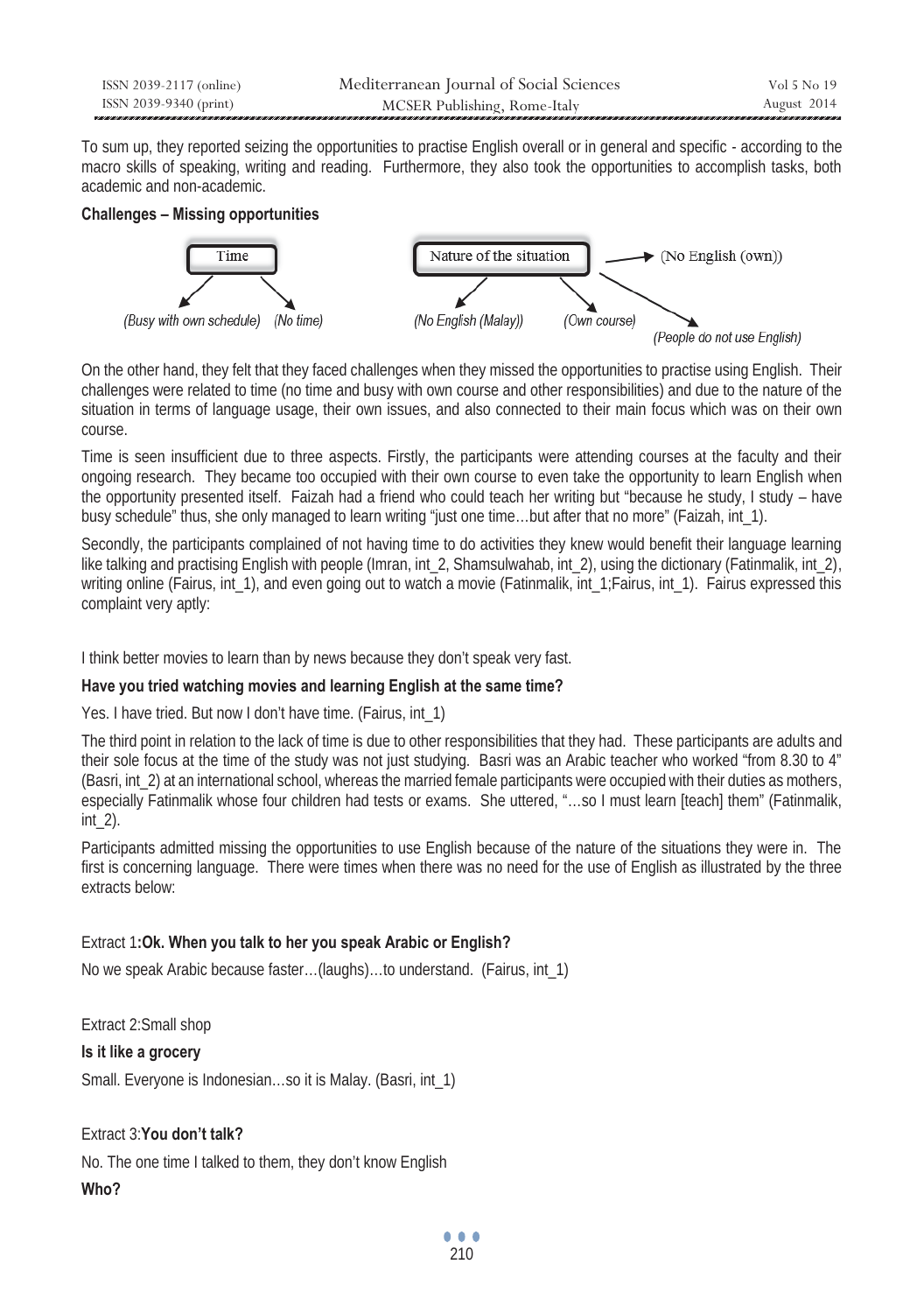| ISSN 2039-2117 (online) | Mediterranean Journal of Social Sciences | Vol 5 No 19 |
|-------------------------|------------------------------------------|-------------|
| ISSN 2039-9340 (print)  | MCSER Publishing, Rome-Italy             | August 2014 |

Students. Maybe study degree but in Arabic or Malay. So they don't know English. (Faizal, int\_1)

Extract 1 highlights the reason why Arabic was used instead of English while the other two extracts show that it was the people around them who preferred Malay or the lack the command of the English language of the other party made the participants miss the opportunity to speak English.

Another challenge for them is due to the nature of their own course. Those participants who were concurrently doing research and undergoing courses which did not emphasise on the use of English like Islamic Studies and Mathematics also lost their chance to practise and use English. Imran's discipline which is Quran and Sunnah does not require extensive English due to the nature of the course itself. He expressed that "I find that the use of the English language in my studies of the Arabic language somewhat difficult, because I cannot translate the Koran, the Hadith, or poems, they lose their value" (Imran, int\_1). Moreover, Fatinmalik also communicated about her mathematics major as seen in the interview dialogue below:

Yeah..only I try to choose only mathematical subject, so there's no...

# **Little use of English** (Fatinmalik, int\_2)

Participants also missed the opportunities to use and practise the language as being individuals, they have their own unique issues like experienced by Faizah. She is an international student. However, being an Indonesian whose looks are similar to a Malaysian; she was always spoken to in Malay and not in English; "I think like the office…all of them talk Malay with me" (Faizah, int\_2). This was of course an advantage for her but this lessened her chance to practise speaking English.

All in all, the challenges faced by the participants could be summarised into two groups – the lack of time due to some issues, and the nature of some of the situations that were not really facilitating in their English language learning.

## **Theme 2 – Feelings**



 The participants' successes and challenges are parallel to their feelings. It was a success when they felt very positive about their experience like when their confidence increased and they obtained encouraging results. Their positive feelings were also evident when they associated learning English with optimistic emotions. However, their feelings were negative when they faced challenges in terms of problems in communication, frustration with class, being laughed at when talking and when their level was not as expected.

## **Successes – Positive feelings**



 The participants' positive feelings include the increase of confidence that they felt. Further, they also felt happy with English and associated English language learning experiences (ELLEs) with positively-connotated emotions. Another aspect that enlightened them was when they obtained encouraging results in their assessments.

 The participants expressed their feeling of confidence especially when it came to speaking. Almost all mentioned that they felt more confident in dealing with people and doing presentations. In fact, a few like Fairus, Basri and Nabil actually said and wrote about it in more than one instance. The two following extracts show Fairus expressing her confidence in her reflections and in interview 2. She wrote "currently I am more confident about my ability to speak in English (Fairus, op\_ref) and she said that she had "more confident for the talking English, in syaa Allah" (Fairus, int\_2).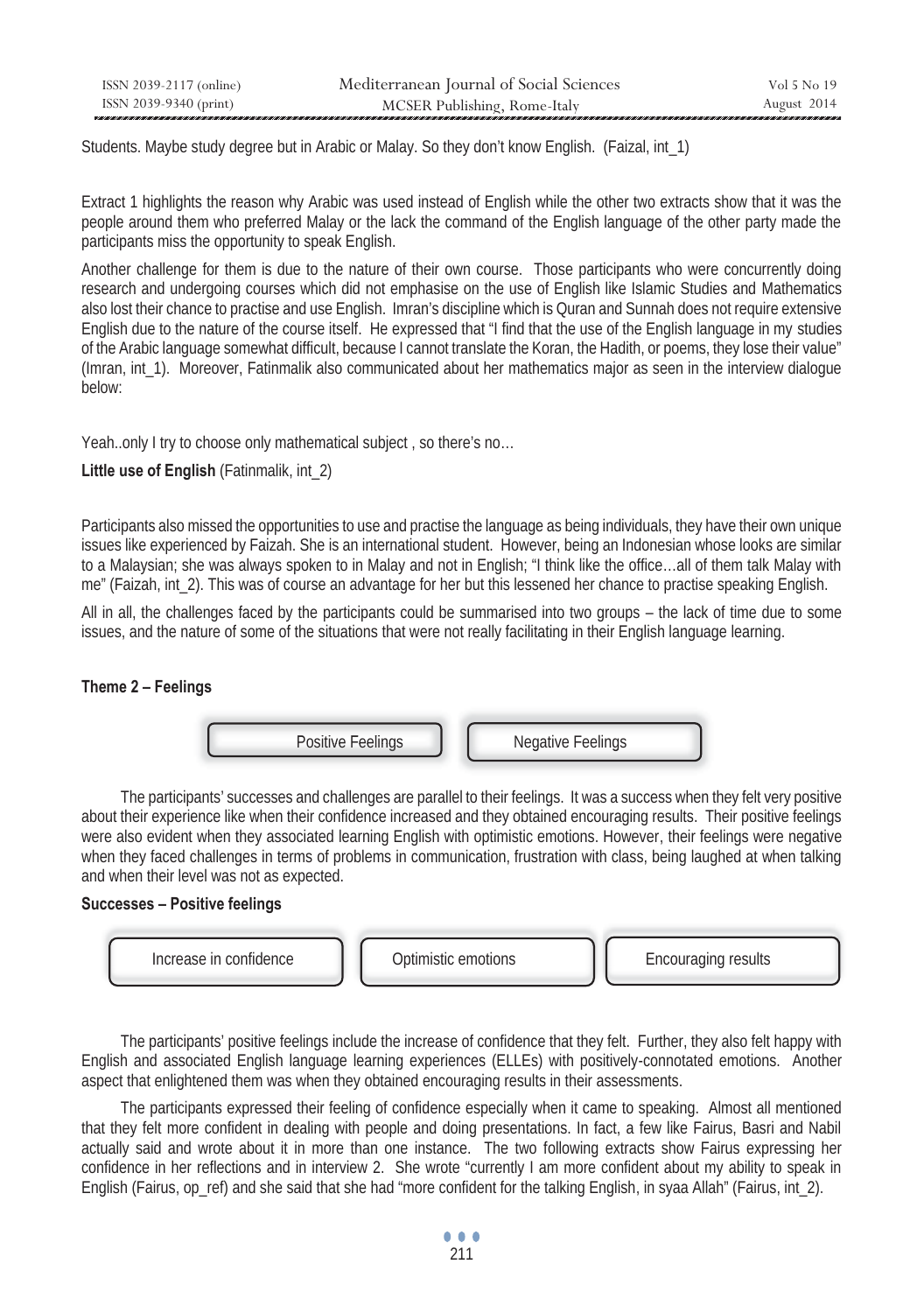| ISSN 2039-2117 (online) | Mediterranean Journal of Social Sciences | Vol 5 No 19 |
|-------------------------|------------------------------------------|-------------|
| ISSN 2039-9340 (print)  | MCSER Publishing, Rome-Italy             | August 2014 |

 Some linked their confidence to the specific English language experiences that they had gone through like Basri who started working in an international school in Gombak and Shamsulwahab and Fatinmalik who had the chance to participate in an international conference. Basri shared how working at the international school had changed him. He said:

*before I move to IS [International School], I never open, I did but, like my friend talk with some foreigners in English, I just become silent. I don't know how come talk. Even I know, I want to share something, but I cannot. But after that, no, I became brave and talk. (Basri, int\_1)* 

Furthermore, Fatinmalik conveyed her gratitude to Allah Almighty when she came back from her first conference. This is seen in the exchanges below:

### **That's very good. So that makes you feel more confident**

Alhamdulillah

## **Sure. So that would be one of your successes**

Umm..Alhamdulillah. This is the first conference for me (Fatinmalik, int\_2)

Shamsulwahab also became more confident after presenting at an international conference. He said that he admitted feeling more confident than ever (Shamsulwahab, int\_2).

 Besides confidence, participants conveyed other optimistic emotions about their experience in English language learning. Words and phrases like "good", "easy", "happy", "comfortable", "desire to speak more", "fun", "enjoy", "nice", "enthusiasm", "wonderful", and "useful" that were uttered in the interviews and penned in their online postings denote the optimism they felt in the experience of learning the language. Among them Nabil had been the most constant in reporting his positive feelings. He wrote in two of the weekly reflections, and conveyed in interview 2. The positive words are underlined in the extracts below:

First I enjoy to take a course of English in UKM, to improve and develop myself. (Nabil, op\_ref)

In fact, I feel wonderful that I finished English course and I feel positive about the course because it was at the university and does not affect my studies. (Nabil, int\_2)

In Tuesday I met some persons from Afghanistan and they were speaking English well, so i was happy because i want talk and mingled with them a lot. (Nabil, op\_ref)

 The positive feelings were also evoked by the encouraging results that they got. Below are two extracts from Nabil's reflections and Shamsulwahab's interview. Nabil wrote about his result for one of the assessments for the Oral Communication Module which was done in the middle of the semester: "Speaking: Last week was impromptu speech. I got 18.5 from 20, its good marks Alhamdulillah" (Nabil, op\_ref). Shamsulwahab, on the other hand, reported about his final results as good. He said "about results of English semester, yes I am happy because I get good results in speaking writing [and] reading" (Shamsulwahab, int\_2).

All in all these positive feelings were an accumulation of confidence, optimistic feelings and good results.

## **Challenges – Negative feelings**



 Participants reported variety of negative feelings that stem from aspects like the management of the classroom, the attitude of the people, and also their own unfulfilled expectations and problems in communicating. Firstly, the feeling of frustration like felt by Fairus was due to her opinion that classroom management needed improvement as things were too easy in class and thus, she suggested that the students with different levels be separated. This is seen in dialogues below:

## **Not everybody is at the same level, some lower so lecturers need to make changes**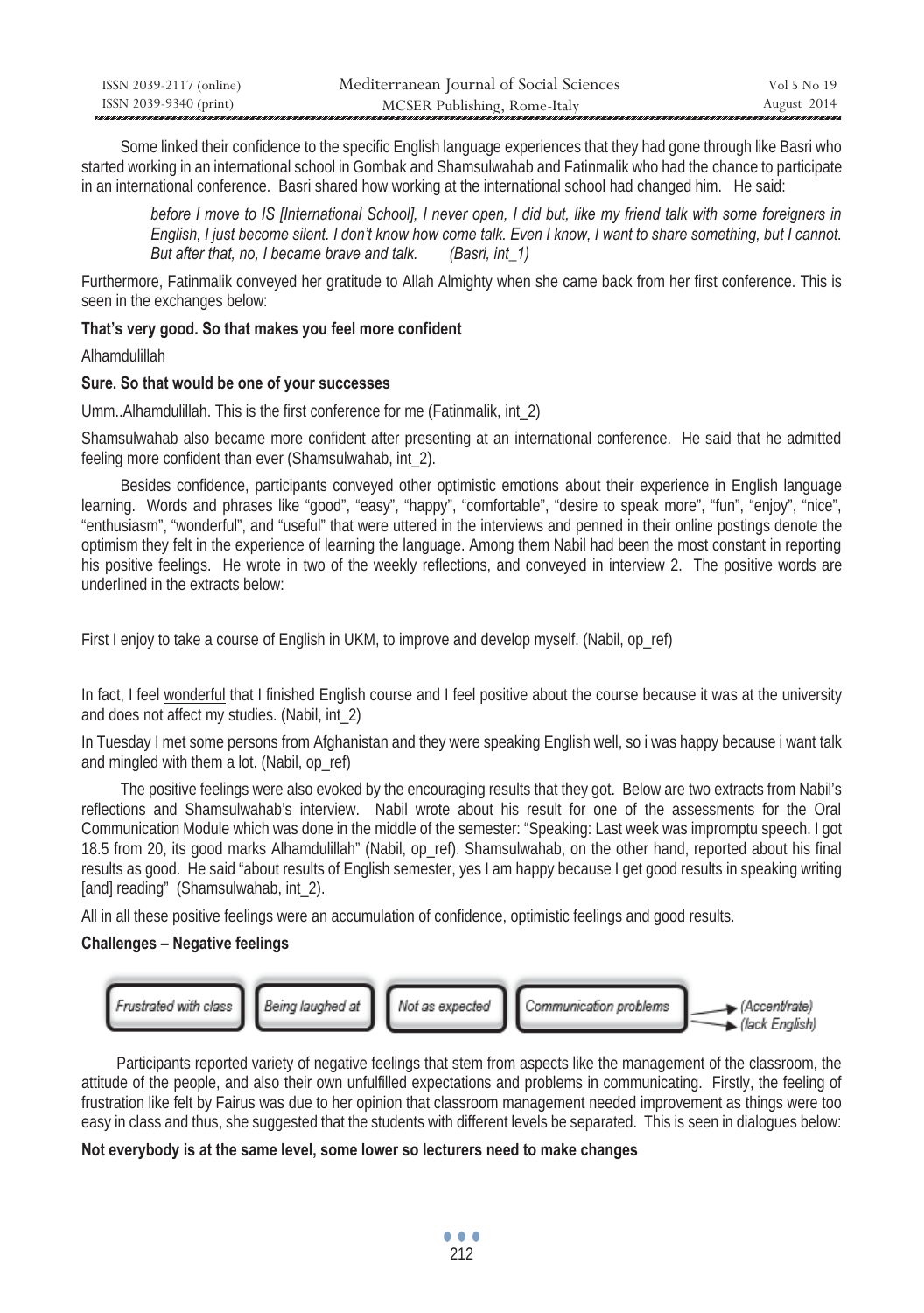| ISSN 2039-2117 (online) | Mediterranean Journal of Social Sciences | Vol 5 No 19 |
|-------------------------|------------------------------------------|-------------|
| ISSN 2039-9340 (print)  | MCSER Publishing, Rome-Italy             | August 2014 |

But in this case, some of them will improve his level but another just a bit, just he will do, he will attend in the class. I mean it is my suggest that it is better if they separate, for example, the students who come from Islamic and Arabic or something and the students who come from Science

## **You are talking about the academic majors. People from FPI [Islamic Studies] for example are not going to write their thesis in English, so they are not worried**

### Yes (Fairus, int\_2)

 Secondly, the attitude of the people that they dealt with also caused discomfort among the participants. Faizal complained about one of the staff at the residential college was "laughing at [him]"(Faizal, int\_1) when he made an inquiry about the accommodation. Further, Faizah expressed that her friend laughed when she "want[ed] to talk in English" (Faizah, int\_1).

 The third aspect that causes undesirable feelings concerns the participants' own self-fulfillment. Shamsulwahab felt that his level had "not arrive[d] to the level that [he] wants to arrive" (ShamsulWahab, int\_1) when asked about his ability to read journals and write in English. Some participants found difficulties in their everyday communication as they admitted lacking in the English language command (Basri, op\_ref & int\_1), (Faizah, op\_ref & int\_1), (ShamsulWahab, int\_1) and (Imran, op\_top4). Besides that, they also mentioned other problems in communication and also listening due the accent and the rate as expressed by Faizal:

when I came here I can understand foreigners when they talk between each other, but I can't understand [M]alaysian people when they talk [E]nglish .I found it difficult to speak with them because the axent [accent] not like [E]nglish axent [accent] (Faizal, op\_ref)

 To sum up, the participants felt very negative when they were frustrated. Their frustrations emerged from their experiences in class, talking to people and also with themselves when they did not reach the level they wanted.

### **Theme 3 - Progress**

 The participants experienced progress in their English language learning. Progress was equivalent to being successful, whereas it was considered a challenge when it was slow. All reported cases of progress were associated with the participants' improvement and also their passing of the English Language Proficiency course. However, the participants' slow progress included reported cases of not much improvement, unsolved English problems and complaints on the nature of learning the English language itself.

### **Successes – Progress**



Many participants mentioned that they experienced progress on the whole and also when they passed their MKBI. For the former, most of them used the word 'better' and to emphasise Nabil stated that "[his] level of English is becoming better and becoming better" (Nabil, int\_2). Basri went further to illustrate how he had noticed his overall improvement because he no longer asked for his friend's aid. He wrote, "[a]fter almost one year i tried to learn English at home by my self, and time by time i improved my English little a bit, so reduce my disturbing for my friends, because before that i disturb them by my questions" (Basri, op\_ref). He further added that "[t]he time for thinking is reduced by day. So just talk and it is like improve" (Basri, int\_1). There are also participants who made a clear comparison between before (in home country) and after being exposed to English learning in Malaysia as to show that they had progressed. The phrase that denotes comparison is underlined in each of the following extracts. Imran stated that "I feel that the English language have better than it was" (Imran, op\_ref). Mohsin also said a similar point in interview 2: "Because my English is very better than the past" (Mohsin, int\_2). Nabil was more expressive when he wrote, "Actually when I came to Malaysia until now I learned a lot in English and evolved more than before" (Nabil, op\_ref).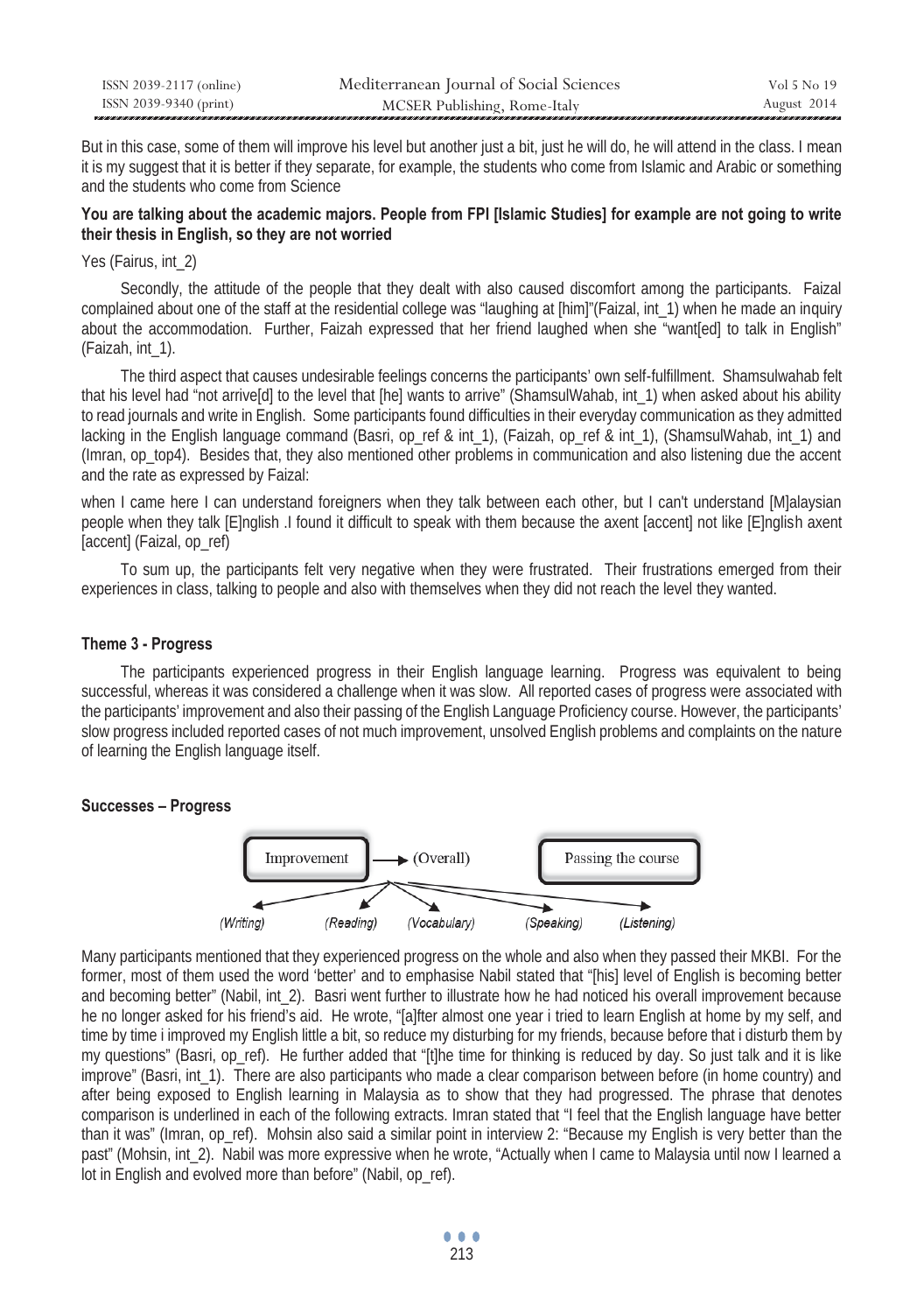| ISSN 2039-2117 (online) | Mediterranean Journal of Social Sciences | Vol 5 No 19 |
|-------------------------|------------------------------------------|-------------|
| ISSN 2039-9340 (print)  | MCSER Publishing, Rome-Italy             | August 2014 |

Besides reporting on their overall progress, the participants were also specific about the progress in their macro-skills and vocabulary. Nabil opined that he had progressed in his writing skills, "My opinion is now in writing skills have become stronger and write faster and better" (Nabil, int\_2). Shamsulwahab expressed gaining experience in tackling different types of reading materials:

I think because I enter to this course, I think some experience develop my experience in English…in reading also I have or get good experience for reading, methods for reading especially how I read, what is the method for read papers, books, newspaper, there are some methods for each type of reading for this style. (ShamsulWahab, int\_2)

As for vocabulary, Fairus explained how doing online postings every week had helped her to memorise the vocabulary:

As well as my vocabulary, I research, I write, with my vocabulary. But emm…I should do correct so when I correct once, another time I didn't need. I know already by the practice because the topic general then weekly nearly 17 or 18 it is good for learning and memorise the vocabulary. (Fairus, int\_2)

Mohsin compared his ability to speak English before joining MKBI and at the end of the semester, when MKBI was over. He said:

Before of the semester, I couldn't speak English very well. My main weakness was speaking and how use grammars in my speaking. But today I think it is better than the past. (Mohsin, int\_2)

For the skill of listening, Nabil felt happy as he became more focused in using the skill. He wrote:

This week I watched two films, the first film was about tornado wreak havoc in the ground, and the other was comical and talking about the life of a family. I felt like I became a focus more on listening to the words. And I'm happy with this progress. (Nabil, op\_ref)

The cases of improvement above are reported by the participants themselves, thus they are self-reported progress. As to make the notion of progress more concrete, below are the hard data depicted in Table 1.

| Participants - Faculty          | Overall results before the<br>course. (Band) | Results after the course<br>(Bands for Oral Communication - Reading<br>$-$ Writing) |
|---------------------------------|----------------------------------------------|-------------------------------------------------------------------------------------|
| Basri - Islamic Studies         | $\overline{2}$                               | $5 - 3 - 4$                                                                         |
| <b>Fatinmalik - Mathematics</b> | 2                                            | $5 - 4 - 4$                                                                         |
| Faizah – Islamic Studies        | $\overline{2}$                               | $4 - 3 - 4$                                                                         |
| Fairus - Computer               | 2                                            | $5 - 5 - 4$                                                                         |
| Imran – Islamic Studies         |                                              | $4 - 4 - 3$                                                                         |
| Mohsin – Computer               | 2                                            | $4 - 5 - 4$                                                                         |
| Nabil - Computer                | 2                                            | $5 - 4 - 4$                                                                         |
| Faizal - Engineering            | 2                                            | $5 - 5 - 4$                                                                         |
| Shamsulwahab - Engineering      | 2                                            | $5 - 5 - 4$                                                                         |
|                                 |                                              |                                                                                     |

Table 1 Participants' results before and after the English Language Proficiency Course

 Table 1 shows the participants' overall results before the English language course and after the course. The latter is broken down according to modules. The results are ranged from band 1 to 5, with 5 being the highest band. The participants got bands 1 and 2 earlier and they had to achieve either band 3 or 4 for each module at the end of the course in order to pass the course. Band 3 for students from Islamic Studies while band 4 for the others.

All in all, participants had shown progress in their English language learning. This is evinced from the data extracts from their interviews and online postings, as well as results of their English language proficiency course.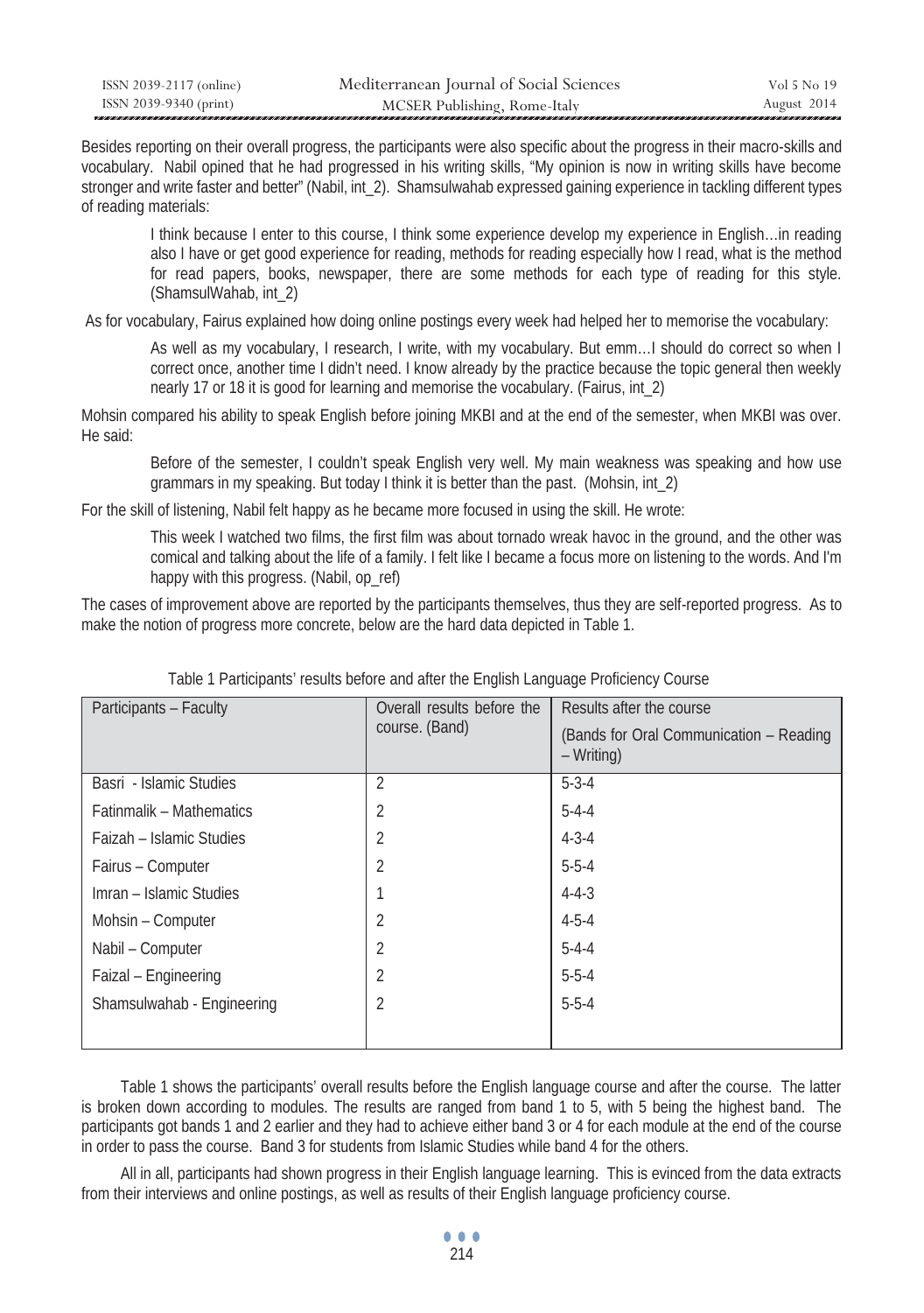# **Challenges – Slow progress**

Not much improvementUnresolved English problems Nature of learning English



 In contrast to the progress like improvement and passing the course as discussed earlier, at times the participants experienced slow progress. They saw it as a challenge when they showed not much improvement and when they still faced problems in certain parts of the language. Another contributor to their slow progress was the nature of the English language itself as seen from the participants' perceptions.

 Concerning the slow progress, a few participants expressed that they "didn't improve a lot" (Fairus, int\_2), and Faizah even said "no improvement" (Faizah, int\_2). Faizal, however, offered some explanation on his little progress as only "add[ing] little details" to what he already knew. Hence not really pushing the command of his language to a higher level. Some of them articulated their slow progress by highlighting the problems that they had in certain skills like grammar and speaking (Mohsin, op\_ref), and vocabulary (Shamsulwahab, int\_2). For Shamsulwahab, however, the vocabulary that he was referring to was for the common everyday words which he termed as 'in the road'. He had no problem with the jargon from his engineering subjects "[i]n my field, no, I don't have problem in vocab. But in the road" (Shamsulwahab, int\_2). This could be a problem at the moment of the study because the focus of the course was on general and academic English and not looking at any specific subject. One might think how one could be good in English in one's field but not everyday English. In the case of Shamsulwahab, it was proven that he truly had no difficulty in using the language in his field as he had presented at two conferences; one was oral presentation while the other was a poster presentation (Shamsulwahab,  $int_2$ ).

 Participants related their slow progress to the nature of learning a language. Imran, for example complained that "English language learning needs to take a long time and continuous efforts" (Imran, op\_ref). Other participants also made comments along the same line. Fatinmalik, Basri and Faizah believed that with more time they could progress better. Fatinmalik grumbled that "we have only 2 or 2-3 hours in a week but I think not long time. Not enough time. Enough time maybe we learn more" (FatinMalik, int 1). Similarly, Faizah also complained about having the English language proficiency course for only one semester. Basri proposed that "[l]anguage needs many years" (Basri, int\_1). Fairus, on the other hand, took the matter rather adversely. She exclaimed, "[b]ut sometimes I hate English because I take long time to studying it. (Fairus, int\_1). She further pinpointed spelling as the area that was most troublesome: "I think spelling words take the most, the longest time of learning English is the spelling" (Fairus, int\_2). While based on his observation, Mohsin supposed that his sister became a good speaker of English due to her experience staying here in Malaysia longer than him. Below is the data extract from interview 1:

## **So what do you think makes your sister very good in English**

Eerrr….I think her experience is the most important. Because she lives around 2 years…..around 3 years

(Mohsin, int\_1)

 Further, Basri made an interesting analogy when he compared learning English in this instance, to driving a car, "[i]t takes a long time cause language is like to drive car" (Basri, int\_1). In a different part of the interview he illustrated that when driving a car, one has to "sit, [check the] mirror, don't forget the mirror. How? Give direction, yes...and the gear, put to right, you have to memorise everything" (Basri, int\_1). He further elucidated that it is similar to learning English because there are many concepts to consider in constructing even one correct sentence. Hence, just like driving, learning English requires time in order to allow for familiarity of skills which then leads to automaticity of using the language. All preceding quotations in this section boil down to the need for time in learning English. It can be surmised that time is needed to be good at a language.

 Another contributor to their slow progress is the difference in the orientation of their first language and English. One observation was on the error of capitalisation as seen in the data extract - "Also My father, a professor in Islamic, but he entered..." (Nabil, int 2). This is taken from an email interview which was conducted with Nabil. This might be a typing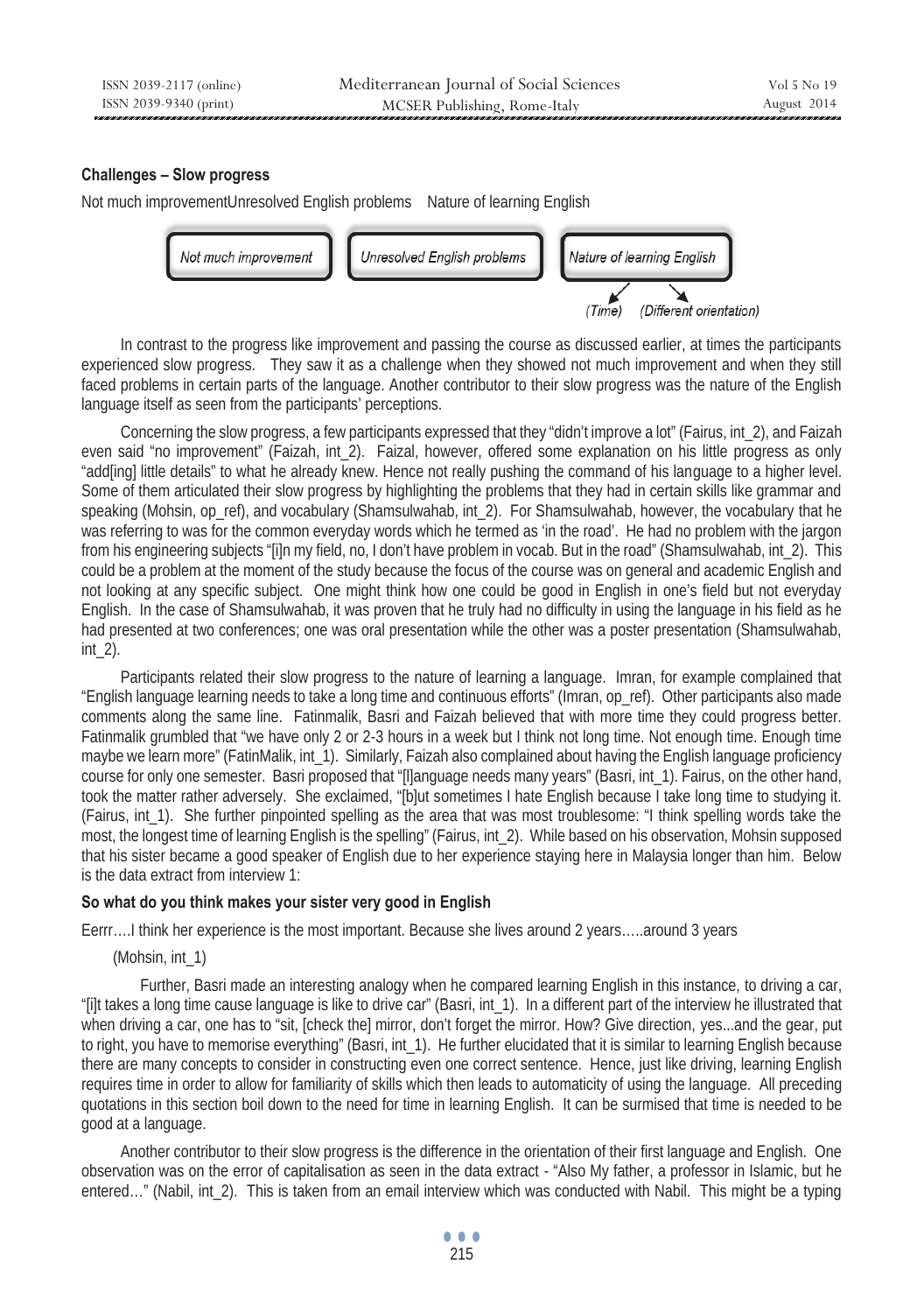| ISSN 2039-2117 (online) | Mediterranean Journal of Social Sciences | Vol 5 No 19 |
|-------------------------|------------------------------------------|-------------|
| ISSN 2039-9340 (print)  | MCSER Publishing, Rome-Italy             | August 2014 |

error as his other my's were correctly typed; but it is an interesting coincidence. The examples above are for Arabic speaking participants. There is one Persian speaker among the participants but the majority of them are Arabic speakers including the Indonesian.

 In summary, the slow progress was experienced by the participants when they felt that they did not advance much in their English language learning. This might also be due to the nature of the English language itself.

### **Discussion**

 The main reason for the participants to experience both successes and challenges can be generally attributed to the hybridity of language in Malaysia. Participants experienced success when they seized opportunities to practise English, had positive feelings, and felt that they were progressing. On the other hand, it became a challenge to them when they missed the opportunities to use English, had negative feelings, and felt that they were too slow in learning English. In more detail, it is shown from the data extracts that participants could practise speaking in English with the people on the street, bus driver, people in charge at the bank and the police station. Moreover, participants could watch English movies and read English newspapers. All these are possible because English is a second language in Malaysia. On the other hand, some parts of the challenges they faced might be due to the inability of people in Malaysia to converse well in English like reported under the subthemes of missing opportunities and negative feelings.

 Referring to extant literature, having opportunities is an important entity in language learning. Spolsky (1989) highlights two conditions that emphasise on opportunities. Conditions number 62 and 63. The former is opportunity for practice condition where learning a language involves an opportunity for the new skills to be practised; the result is fluency. The latter is communication condition where the language is being used for communication, thus more opportunities exist for practices. From these two conditions, it is understood that when learners practise using the target language, they will be more fluent (condition 62), and when the target language is used to communicate, learners are in fact learning the language (condition 63) because they are utilising all the knowledge and skills to ensure that their message is passed across successfully and there is no communication breakdown. Thus, the participants seized the opportunities to use English at many occasions and accomplish tasks as they saw this as the way to make them more conversant and simultaneously learn the language.All in all, participants felt that they experienced success when they were able to seize the opportunities to use and practise English as 'practice makes perfect'.

 In terms of feelings, or termed as affective (Scovel, 2001), it is one of the areas that has an impact on learners' language learning besides cognitive and metacognitive. Its importance in the field of language learning is immortalised as one of the five hypotheses by Krashen (1982) – The Affective Filter Hypothesis. Affective filter refers to a barrier that filtrates the knowledge or input that is gathered. When one feels good, the filter is down and thus one is able to take in more effective learning and vice versa – when the filter is up, one might be able to take in learning but borrowing the expression from Stevick (as cited in Krashen (1982)), it might not 'strike deep'. In other words, having a low or weak affective filter in language learning ensures that the input is not only absorbed but also retained. Krashen (1982) specified three affective variables that are connected to being successful; self-confidence is one of them. Hence, mapping it to the findings of the study, when participants reported having their confidence boosted and associating English to positive notions, their affective filter was low and their absorption and engagement levels were high. This has evoked the feeling of success which can be an impetus for further learning.

 On the other hand, the slow progress is due to problems in English which might stem from the difference between English and their mother-tongue. Spolsky (1989) lists two conditions that are related to progress. Conditions 35 and 36 on shared feature and contrastive feature, address the issues of facilitating and interfering language learning, respectively. "When a feature is shared by two languages, learning is facilitated" - Condition 35 (Spolsky 1989, p.21) and therefore, when there are differences in the two languages, there is interference in learning (Condition 36). Looking at Arabic and English, there are very marked differences, for example in writing. The most obvious is that there is no concept of capitalisation in Arabic, and as evinced by the data extract, at least one Arab participant has not grasp the concept.

### **Concluding remarks**

 The research question aimed at delineating the successes and challenges experienced by the participants in relation to the English language learning. The data gathered were categorised into three themes – opportunities, feelings and progress. Each theme was treated like a coin where there are two sides to it. This is partly related to the hyrid-language